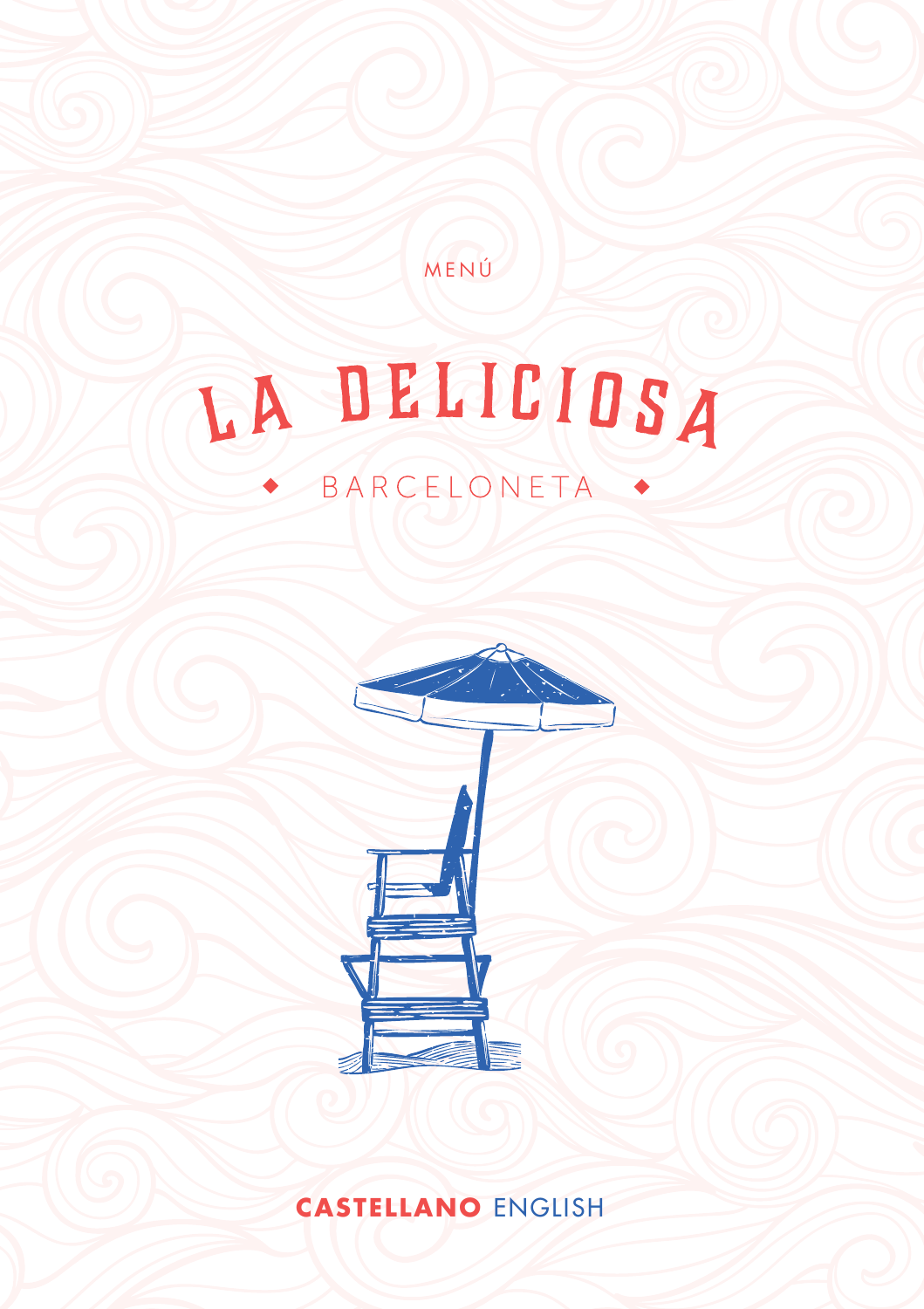# **CÓCTELES DE LA CASA**

**BEBIDAS**

# SIGNATURE COCKTAILS

### **BERRY EXPLOSION**

Gin, fresa, zumo de limón, cava Gin, strawberry, lemon juice, cava

### **CHILE VS PERÚ**

Pisco, mango, lima y especias tajine Pisco, mango, lime and tagine spices

#### **PASSION HURRICANE**

Ron, maracuyá, zumo de piña, lima Rum, passion fruit, pineapple juice, lime

#### **CUCUMBER & GIN**

Gin, triple seco, pepino, limón, jarabe de azúcar, soda y menta Gin, triple sec, cucumber, lemon, sugar syrup, soda and mint

#### **DIABLO**

Tequila, triple seco, lima, ginger beer, cassis, chili fresco Tequila, triple sec, lime, ginger beer, cassis, fresh chili

#### **BLOODY GEISHA**

Vodka Grey Goose, zumo de limón, zumo de tomate, pepino Grey Goose vodka, lemon juice, tomato juice, cucumber

#### **JACK SMASH**

Jack Daniel, Maracuyá, zumo de limón, hierba buena Jack Daniel's, passion fruit, lemon juice, mint

#### **IN LOVE WITH SU**

Vodka, sandía, zumo de limón, menta (Disponible en temporada) Vodka, watermelon, lemon juice, mint (Available in season)



# **CÓCTELES CLÁSICOS**

CLASSIC COCKTAILS

#### **PIÑA COLADA**

Ron, zumo de piña, vainilla, piña y coco Rum, pineapple juice, vanilla, pineapple and coconut

#### **MOJITO CLÁSICO / FRESA / MARACUYÁ**

STRAWBERRY / PASSION FRUIT Ron, menta, lima, azúcar y soda Rum, mint, lime, sugar and soda

### **MOJITO DIPLOMATICO**

Ron Diplomático 12 años, menta, lima, azúcar y soda Diplomático rum 12 years, mint, lime, sugar and soda

### **COCONUT CHILI MOJITO**

Malibu, lima fresca, crema de coco, chilli y menta fresca. ¡Te encantará! Malibu, fresh lime, coconut cream, chilli and fresh mint You'll love it!

#### **MOSCÚ MULE**

Vodka, zumo de lima y ginger beer Vodka, lime juice and ginger beer

#### **NEGRONI**

Gin, Campari, vermouth rosso Gin, Campari, vermouth rosso

#### **FROZEN DAIQUIRI**

Ron, zumo de lima, puré de fresa casera (opción clásico con lima) Rum, lime juice, homemade strawberry purée (classic option with lime)

#### **BASIL LIME MARGARITA**

Tequila Patrón silver, zumo de lima, jarabe de azúcar, albahaca fresca. Una obra maestra de tequila

### Patrón silver tequila, lime juice, sugar syrup, fresh basil. A tequila masterpiece

### **FROZEN MARGARITA / CLÁSICO / FRESA**

CLASSIC / STRAWBERRY

#### Tequila José Cuervo, triple seco, zumo de limón, jarabe de azúcar, sal José Cuervo tequila, triple sec, lemon juice, sugar syrup, salt

**CAMPARI SPRITZ**

Campari , soda y cava Campari, soda and cava

**ESPRESSO MARTINI**  Café, vodka, licor de café Coffee, vodka, coffee liqueur

# **VERMUT Y APERITIVOS**

VERMUT & APERITIFS

**VERMUT ROJO** RED VERMOUTH **MARTINI BLANCO / NEGRO** MARTINI WHITE / BLACK

**MARTINI FIERO SPRITZ, CAVA, SODA**

### Martini fiero spritz, cava, soda

**MAMBO SPRITZ** Vino rosado, fresa, limón, tónica Rosé wine, strawberry, lemon, tonic

**ROSSINI** Puré de fresa natural, cava Natural strawberry puree, cava

# **GIN & TONICS**

TODOS SERVIDOS CON TÓNICA SCHWEPPES PREMIUM ALL SERVED WITH PREMIUM SCHWEPPES TONIC

#### **BOMBAY SAPPHIRE, TWIST DE LIMÓN** Bombay Sapphire, lemon twist

**GIN HARBOUR, TWIST DE NARANJA** Gin harbour, orange twist

**HENDRICK'S, CARPACCIO DE PEPINO** Hendrick's, cucumber carpaccio

**MARTIN MILLER, TWIST DE LIMA** Martin Miller, lime twist

# **COMBINADOS** LONG DRINKS

**+ REFRESCO** SODA **+ REDBULL** CADA BOTELLA INCLUYE 12 REFRESCOS EACH BOTTLE INCLUDES 12 SODAS

**VODKA**

Moskovskaya Vodka Grey Goose

**WHISKEY** Johnnie Walker Red Label Jack Daniel's

#### **RON** RUM

Bacardi Brugal Diplomático Reserva Exclusiva (12 años)

**TEQUILA**

Jose Cuervo Reposado Patrón Silver

# **LICORES** SPIRITS

**JÄGERMEISTER FRANGELICO**

**BAILEYS**

**LIMONCELLO**

**ORUJO DE HIERBAS**

DIGESTIVE HERBAL LIQUEUR

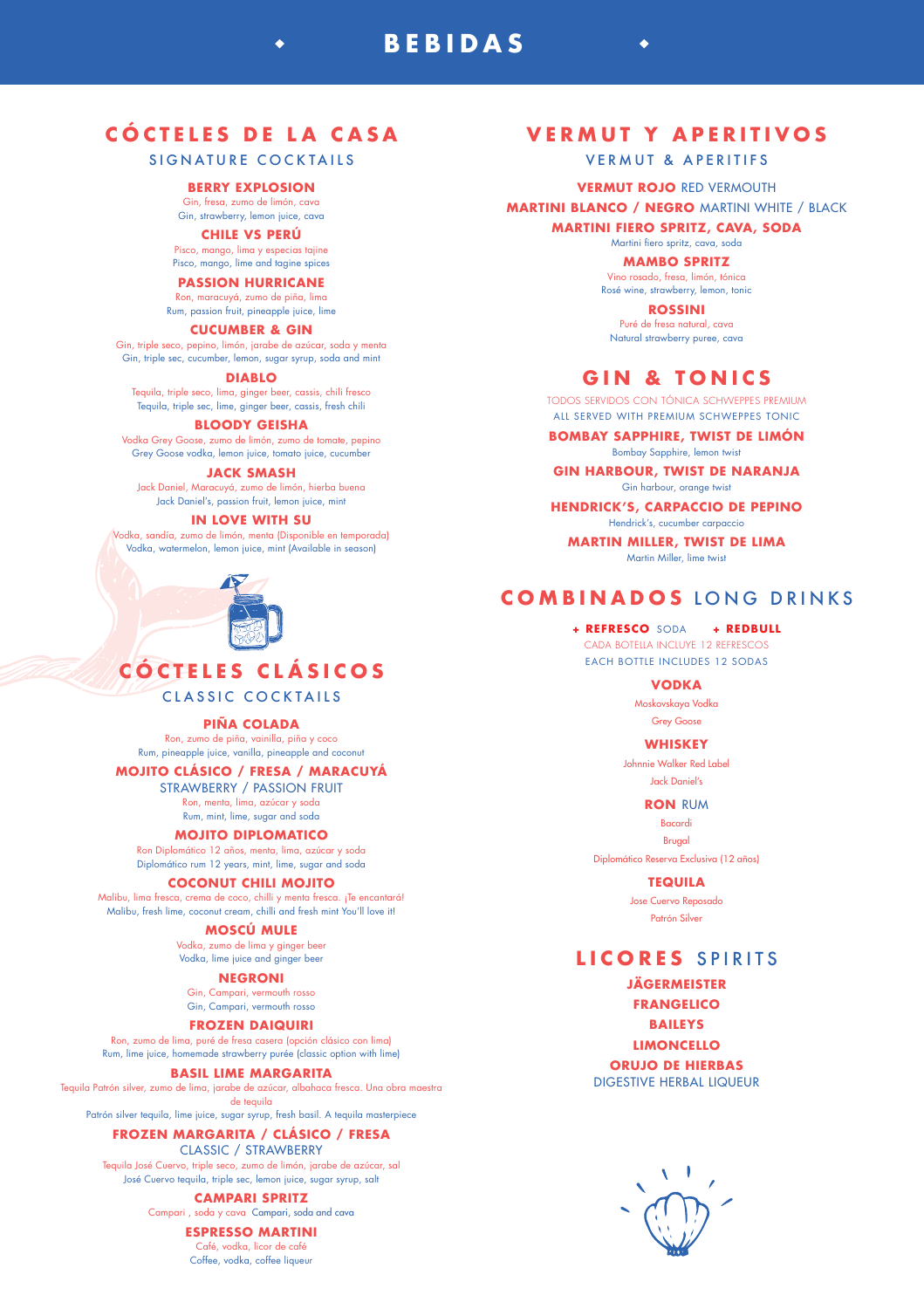# **VINO** WINE

# **ESPUMOSO** SPARKLING

**D.O. CAVA ANAHITA** Brut Nature Reserve

**CHAMPAGNE BRIMONCOURT**  Brut Régence

### **BLANCO** WHITE

**D.O. RUEDA**  LADIVINA - 100% Verdejo **AOC POUILLY-FUMÉ - ECO** 

Pouilly-Fumé Réserve – Sauvignon Blanc

**DOCA RIOJA** Viñas Altas

### **VINO DULCE** SWEET WINE

**MOSCATEL** MUSCATEL

### **ROSADO** ROSÉ

**D.O. PENEDÉS** 

### Nuit&Mambo - Pinot Noir Rosé

**DOCA RIOJA** Viñas Altas

### **TINTO** RED

**D.O. TERRA ALTA - ECO**  La Bárbara - 100% Garnacha Tinta Peluda

**D.O. RIBERA DEL DUERO**  Viña Gormaz Crianza - 100% Tempranillo

**DO JEREZ**

Viñas Altas

# **NUESTRAS SANGRÍA**

### OUR SANGRIA

**SANGRÍA DE VINO TINTO** RED WINE SANGRIA Con naranja, limón y aroma mediterráneo With orange, lemon and mediterranean notes

**SANGRÍA DE VINO BLANCO** WHITE WINE SANGRIA Con naranja, limón y toques de vainilla With orange, lemon and hints of vanilla

> **SANGRÍA DE CAVA** CAVA SANGRIA Con piña y naranja

> > With pineapple and orange

# **CERVEZA** BEER

**CERVEZA ARTESANAL** CRAFT BEER

Almogáver Hop & Roll Vicious IPA

**HEINEKEN** 

**HEINEKEN 0% ALCOHOL** HEINEKEN ALCOHOL-FREE

**CRUZCAMPO ESPECIAL SIN GLUTEN** CRUZCAMPO SPECIAL GLUTEN-FREE

**CRUZCAMPO GRAN RESERVA**

**DESPERADOS CLARA RADLER SHANDY** 

# **MOCKTAILS 0% ALCOHOL**

DRINKS

ALCOHOL-FREE MOCKTAILS

### **VIRGIN BLOODY**

Zumo tomate, salsa perrins, tabasco, zumo de limón, sal y pimienta Tomato juice, Worcestershire sauce, tabasco, lemon juice, salt and pepper

> **FREE LEMON MULE** Zumo de limón, azúcar, menta y ginger beer Lemon juice, sugar, mint and ginger beer

# **SMOOTHIES :)**

DISPONIBLE CON LECHE DE AVENA AVAILABLE WITH OAT MILK

**TROPICAL** Piña, plátano, vainilla, coco y leche Pineapple, banana, vanilla, coconut and milk

> **CRAZY & WILD** Plátano, fresa y leche Banana, strawberry and milk

**BANANA CHOCOLATE**

Plátano, chocolate, vainilla y leche Banana, chocolate, vanilla and milk

# **LIMONADA DE LA CASA, ZUMOS NATURALES**

HOMEMADE LEMONADE, FRESH JUICES

### **LIMONADA** LEMONADE

Casera con menta Homemade lemonade with mint

**ZUMO DE NARANJA** ORANGE JUICE

**ZUMO DE FRUTA DE LA TEMPORADA** SEASONAL FRUIT JUICE

# **ZUMOS COLD PRESSED**

COLD PRESSED JUICES

**FOREVER YOUNG** Mango, manzana, aguacate, coco

Mango, apple, avocado, coconut

### **DETOX TRANSILVANIA**

Manzana, remolacha, zanahoria, granada, jengibre Apple, beetroot, carrot, pomegranate, ginger

# **REFRESCOS** SOFT DRINKS

**PERRIER (33CL)** 

**GINGER BEER** 

**CACAOLAT**

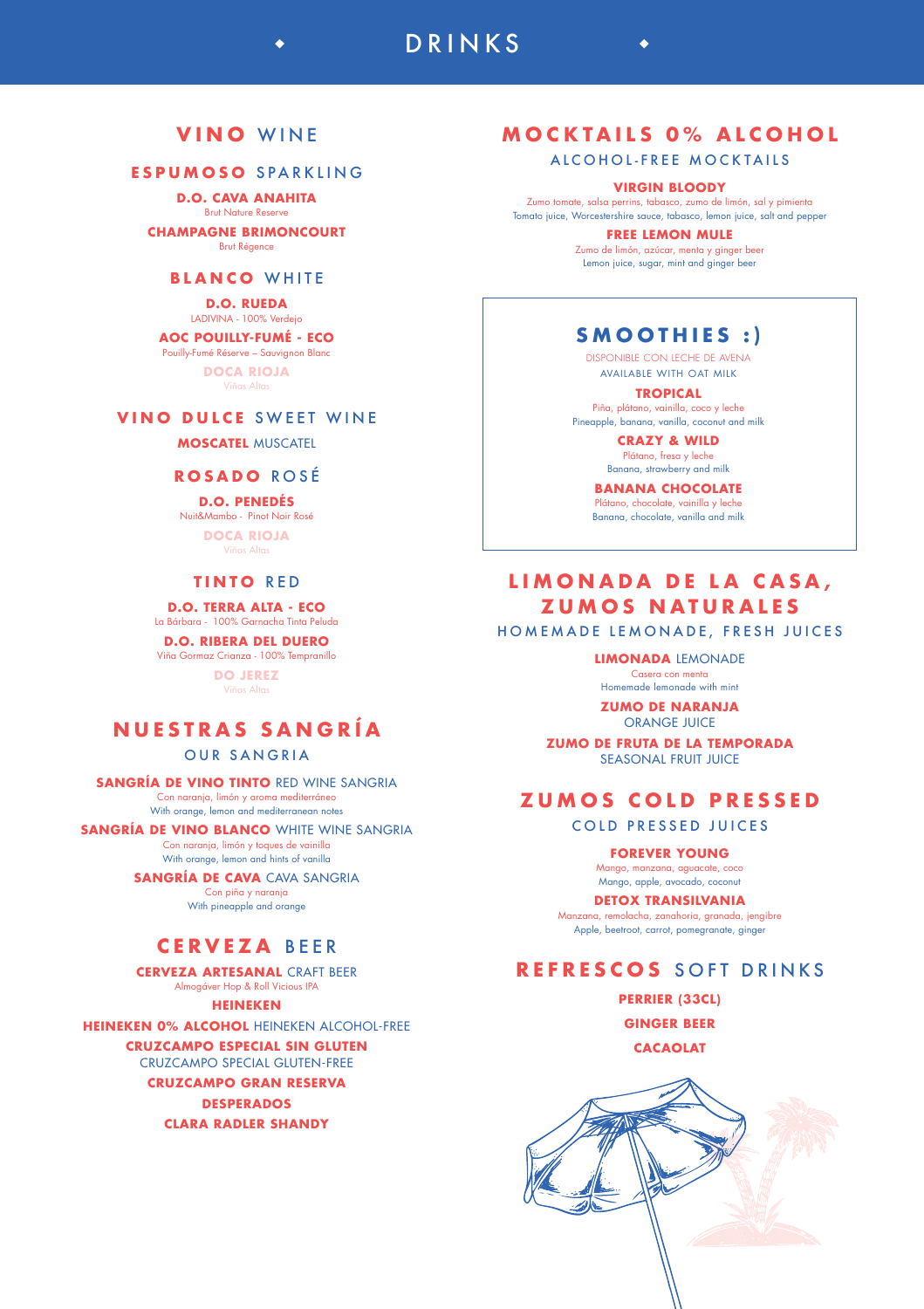# **DESAYUNO** BREAKFAST

9:00 AM - 12:00 PM

**COMIDAS**

**EL BUEN DESPERTAR** 

2 huevos al gusto, tostadas con mantequilla, zumo de naranja natural, café / té 2 eggs as you like, toast with butter, fresh orange juice, coffee / tea

# **HUEVOS DE CORRAL**

### FREE-RANGE EGGS

LOS NUESTROS SIEMPRE CON UN PAR Y ACOMPAÑADOS DE TOSTADAS OUR CLASSIC TWO EGGS WITH TOAST 9:00 AM - 12:00 PM

### **TORTILLA FRANCESA O HUEVOS FRITOS**  OMELETTE OR FRIED EGGS

**TORTILLA FRANCESA CON CEBOLLA Y TOMATE**  ONION AND TOMATO OMELETTE

**TORTILLA FRANCESA CON JAMÓN Y QUESO** HAM AND CHEESE OMELETTE

**TORTILLA FRANCESA CON SALMÓN AHUMADO** SMOKED SALMON OMELETTE

> **+** Extra bacon Extra bacon **+** Extra queso Extra cheese

# **TOSTADAS HEALTHY**

### HEALTHY TOAST

**SALMÓN AHUMADO** SMOKED SALMON

Queso crema, rúcula y sésamo Cream cheese, rocket and sesame

**GUACAMOLE** GUACAMOLE Espinacas, cherry, olivas y granola salada Spinach, cherry tomatoes, olives and salty granola

**NUTELLA, PLÁTANO Y CACAHUETES**  NUTELLA, BANANA AND PEANUTS

# **CROISSANT**

**DE MANTEQUILLA** BUTTER CROISSANT **MANTEQUILLA Y MERMELADA** BUTTER AND JAM **JAMÓN Y QUESO HAM AND CHEESE** 

# **SALAD BOWLS**

### **ENSALADA DE TOMATES** TOMATOES SALAD

Ensalada de tomates, cherry confitados, aceituna kalamata, ventresca de atún, cebolla tierna y aceite de oliva extra virgen

Tomatoes salad, confit cherry tomato, kalamata olives, tuna belly, spring onions and extra virgin olive oil

# **BURRATA**

Con tomates cherry confitados,rúcula, aceite de albahaca y pistachos Burrata with confit cherry tomatoes, rocket, basil oil and pistachio nuts

# **QUINOA & KALE**  $\mathcal{O} \circledcirc \circledast \circledast$

Zanahoria, coles, tomate cherry, edamame, cebolla roja, granola salada y vinagreta de menta Carrots, cabbage, cherry tomatoes, edamame, red onion, salty granola and mint vinaigrette Opción sin quinoa Option without quinoa

### **+** Roast beef Roast beef

**+** Pollo marinado en especias Chicken marinated in spices **+** Falafel de lentejas rojas Red lentil falafel  $\mathscr{D}$   $\bullet$ 

# **BOCADILLOS** SANDWICHES

NUESTROS FAVORITOS OUR FAVORITES

### **SALMÓN AHUMADO** SMOKED SALMON

Queso crema al eneldo, cebolla morada y rúcula Dill cream cheese, red onion and rocket

## **BANH MI**

Cerdo desmechado cocinado a baja temperatura, zanahoria, pepino, col lombarda, cilantro y mayo de sriracha Pulled pork, carrot, cucumber, red cabbage, coriander and sriracha mayo

# **ROAST BEEF**

Rúcula, cebolla morada, col lombarda y nuestra tártara Rocket, red onion, red cabbage and our tartar sauce

# **MOZZARELLA**

Mozzarella de búfala, tomate, pesto de albahaca Buffalo mozzarella with tomato and basil pesto

**TRIKINI** Trikini trufado con jamón y queso Three-layer truffled ham and cheese sandwich

# **BURGER & KEBAB**

#### **BURGER** BURGER

100% ternera, queso, lechuga , tomate, cebolla morada y mayonesa de pepinillo 100% beef, cheese, lettuce, tomato, red onion and gherkin mayonnaise **+** Extra bacon Extra bacon

**+** Extra queso Extra cheese

**VEGGIE CON FALAFEL** VEGGIE WITH FALAFEL

Espinacas, col lombarda, zanahoria, menta y salsa de yogur Veggie with falafel, spinach, red cabbage, carrot, mint and yogurt sauce

**KEBAB DE POLLO** CHICKEN KEBAB

Salsa tomate picante, lechuga, cebolla morada, cilantro y salsa de yogur Spicy tomato sauce, lettuce, red onion, coriander and yogurt sauce

**AÑADE** ADD

Tu ración de patatas fritas A portion of fries

# **VERMUT Y APERITIVOS**

VERMOUTH AND APERITIFS

### **GILDA MATRIMONIO**

Anchoa, boquerón, oliva gordal. (mínimo 2 uds.) Anchovy paired with white anchovy and gordal olive (2 minimum

**MEJILLONES EN ESCABECHE** PICKLED MUSSEL **PATATAS CHIPS GRUESAS** CHUNKY CRISPS  $\mathscr{O} \circledcirc \mathscr{O}$ **OLIVAS** OLIVE  $\mathcal{O}(\mathcal{O})\left(\mathcal{O}\right)$ 

# **ACOMPÁÑALO CON**

PAIR THEM WITH

**VERMUT NEGRO DE LA CASA** HOUSE BLACK VERMOUTH

**MARTINI BLANCO / NEGRO** MARTINI WHITE / BLACK

**MARTINI FIERO SPRITZ, CAVA, SODA** MARTINI FIERO SPRITZ, CAVA, SODA

> **MAMBO SPRITZ** Vino rosado, fresa, limón, tónica

Rosé wine, strawberry, lemon, tonic

**ROSSINI** Puré de fresa natural, cava Natural strawberry puree, cava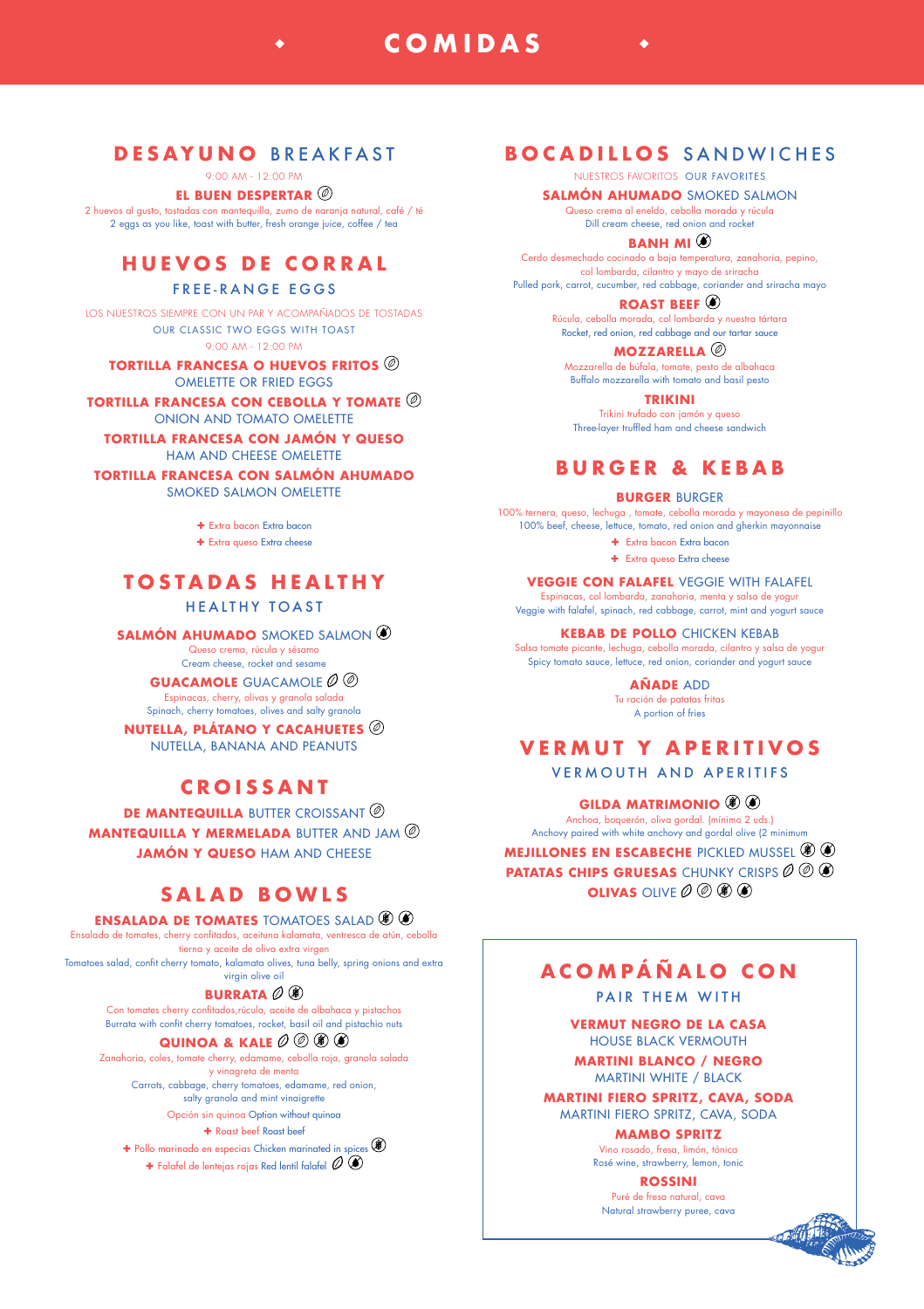# **NUESTRAS TAPAS**

OUR TAPAS

**GAMBAS SALADAS DE HUELVA** 

SALTED HUELVA PRAWNS

**CEVICHE DE CORVINA** SEA BASS CEVICHE  $\circledast \circledast$ Leche de tigre, choclo, cebolla morada, cancha, cilantro y chips de yuca Leche de tigre, white corn, red onion, toasted corn, coriander and yucca chips

**LA CHARCUTERÍA** CHARCUTERIE

Mortadela de Boloña, jamón de bellota, salamino, queso manchego, olivas y tostadas Mortadella from Bologna, acorn-fed ham, salamino, manchego cheese, olives and toast

### **SARDINAS AHUMADAS** SMOKED SARDINES  $\odot$

Mermelada de tomate, tostadas Tomato jam, toast

**MEJILLONES THAI** THAI MUSSELS  $\circledast \circledast$ 

Salsa de coco, citronella y lima kaffir Coconut sauce, citronella and kaffir lime

**GYOZAS DE VERDURAS** VEGETABLE GYOZAS  $\mathscr{O} \circledcirc$ Con salsa de soja y miso

With soy and miso sauce

# **TACOS DE COCHINITA PIBIL** PIBIL PORK TACOS

Guacamole, pico de gallo, cilantro y crema agria Guacamole, pico de gallo, coriander and sour cream

**HUMMUS DE REMOLACHA** BEETROOT HUMMUS  $\mathcal{O}(\mathcal{O})$ 

Con crudités de verduras With vegetable crudités

#### **PATATAS BRAVAS CON ALIOLI Y SALSA BRAVA** PATATAS BRAVAS WITH BRAVA SAUCE AND ALIOLI

**CROQUETAS** CROQUETTES

Caseras de jamón (mínimo 4 unidades) Homemade ham croquettes (minimum 4 pieces)

**TORTILLA** TORTILLA De patata con huevos de corral Spanish omelette with free-range eggs

## **JAMÓN DE BELLOTA** ACORN-FED HAM  $\circledast \circledast$

### **COCA CRUJIENTE** CRUNCHY BREAD

Del Maresme con tomate y AOVE o con alioli. (Opción pan sin gluten) From Maresme with tomato and extra virgin olive oil or aioli (Gluten-free bread option)

### **NACHOS DEL CHIRINGUITO** BEACH BAR NACHOS

Totopos fritos caseros, queso cheddar, guacamole, pico de gallo, cebolla encurtida, cilantro, crema agria y jalapeños

Homemade fried totopos, cheddar cheese, guacamole, pico de gallo, pickled onion, coriander, sour cream and jalapeños

**+** Extra: cochinita pibil Extra: cochinita pibil

# **TENGO MÁS HAMBRE**

# I'M HUNGRY

**PULPO** OCTOPUS

Con patatas baby y pimentón de la Vera Baby potatoes and smoked paprika

#### **1/2 POLLO AL HORNO** <sup>1</sup>/2 ROAST CHICKEN **(8)**

Con ensalada fresca de verano, rucula, cherrys, zanahoria y col lombarda With fresh summer salad, rocket, cherry tomatoes, carrot and red cabbage

## **ROAST BEEF** ROAST BEEF

Carne braseada a baja temperatura, fileteada fina, ensalada verde, cherrys y salsa tártara de pepinillos Low-temperature braised meat, thinly sliced, with green salad, cherry tomatoes and pickle tartar sauce

# **PAELLA** PAELLA

De calamarcitos, langostinos y almejas Paella with squids, prawns and clams



# **POSTRES** DESSERTS

FOOD

## **BROWNIE**  $\textcircled{\scriptsize{R}}$

De chocolate con helado de vainilla Chocolate brownie with vanilla ice cream

#### **CHEESECAKE** De frutos rojos en vasito

Red berry cheesecake in a small glass container

### **PIÑA FRESCA** FRESH PINEAPPLE  $\mathcal{O}(\mathcal{D})$  (8) (6)

Y helado de coco al ron With rum-infused coconut ice cream

### **TRUFAS DE CHOCOLATE** CHOCOLATE TRUFFLES

**HELADOS FRIGO** FRIGO ICE CREAM

Pide la carta a tu camarero Ask your waiter for the menu

# **CAFÉ** COFFEE

**LATTE**

Espresso y leche Espresso and milk

#### **FRAPPE LATTE**

Batido de espresso, jarabe de azúcar, hielo y leche Espresso smoothie, sugar syrup, ice and milk

**FREDDO SHAKERATO**

Doble espresso, jarabe de azúcar Double espresso, sugar syrup

### **MOCHA COFFEE**

Espresso, chocolate, leche y nata Espresso, chocolate, milk and cream

### **IRISH COFFEE**

Espresso, whiskey, azúcar y nata Espresso, whisky, sugar and cream

Si tiene alguna alergia o intolerancia, avise al camarero/a y le aconsejará Todas nuestras salsas se elaboran sin harinas ni espesantes

If you have any allergies or intolerances, please inform the waiter and they will advise you. None of our sauces contain flour or thickeners

Todos los platos pueden contener trazas de contaminación cruzada There may be traces of cross contamination in all the dishes

Plato Vegetariano a Plato Sin Gluten

Vegetarian Dish

Plato Vegano Vegan Dish

 $\varnothing$ 

Gluten Free Dish

Plato Sin Lactosa Lactose Free Dish